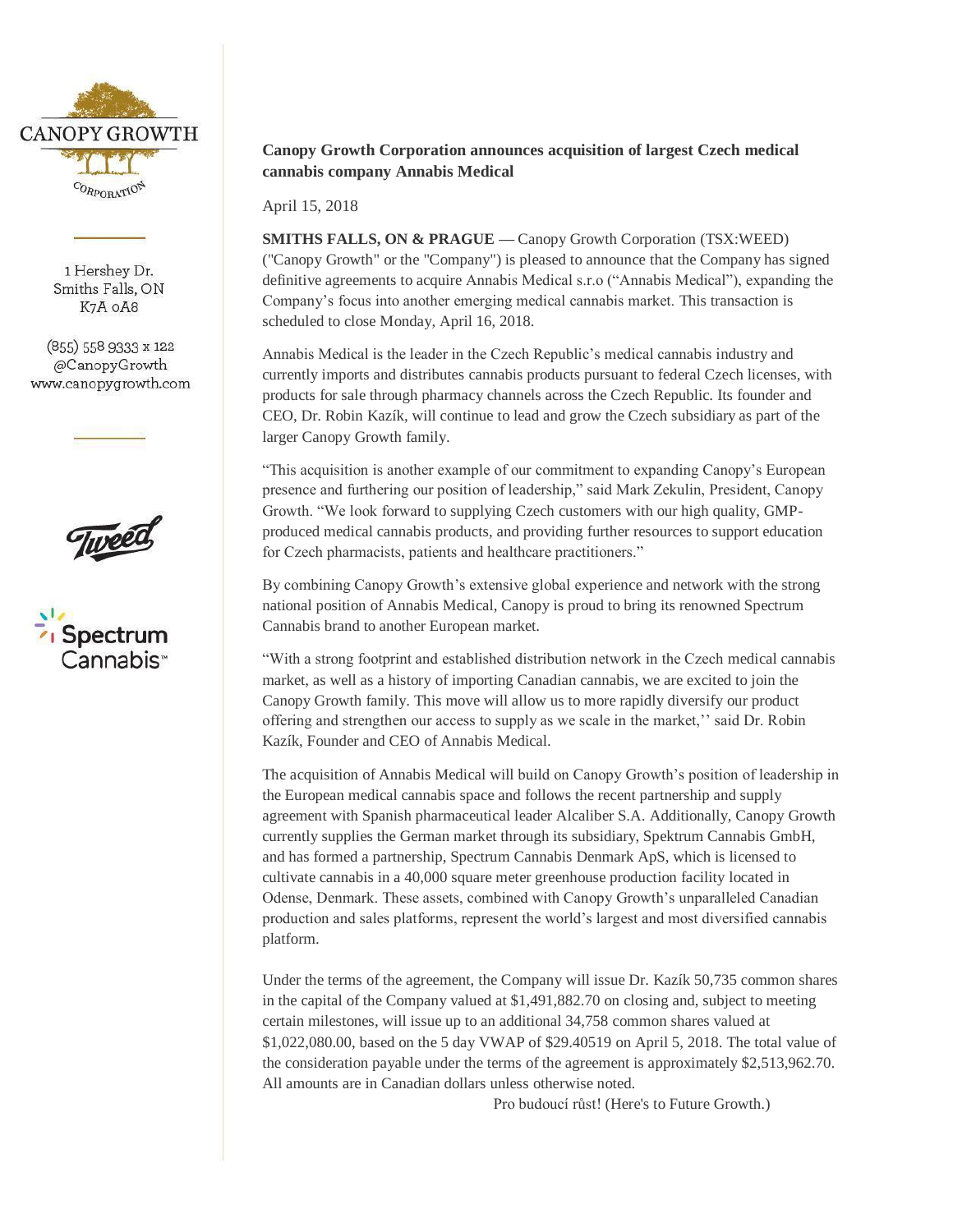Contact:

Jordan Sinclair Director of Communications [Jordan@tweed.com](mailto:Jordan@tweed.com) 613-769-4196

Investor Relations Tyler Burns [Tyler.Burns@canopygrowth.com](mailto:Tyler.Burns@canopygrowth.com) 855-558-9333 ex 122

Director: Bruce Linton [tmx@tweed.com](mailto:tmx@tweed.com)

## **About Canopy Growth Corporation**

Canopy Growth is a world-leading diversified cannabis and hemp company, offering distinct brands and curated cannabis varieties in dried, oil and Softgel capsule forms. From product and process innovation to market execution, Canopy Growth is driven by a passion for leadership and a commitment to building a world-class cannabis company one product, site and country at a time.

Canopy Growth has established partnerships with leading sector names including cannabis icon Snoop Dogg, breeding legends DNA Genetics and Green House seeds, and Fortune 500 alcohol leader Constellation Brands, to name but a few. Canopy Growth operates eight cannabis production sites with over 2.4 million square feet of production capacity, including over 500,000 square feet of GMP-certified production space. The Company has operations in seven countries across four continents. The Company is proudly dedicated to educating healthcare practitioners, conducting robust clinical research, and furthering the public's understanding of cannabis, and through its partly owned subsidiary, Canopy Health Innovations, has devoted millions of dollars toward cutting edge, commercializable research and IP development. Through partly owned subsidiary Canopy Rivers Corporation, the Company is providing resources and investment to new market entrants and building a portfolio of stable investments in the sector. From our historic public listing to our continued international expansion, pride in advancing shareholder value through leadership is engrained in all we do at Canopy Growth. For more information visit [www.canopygrowth.com.](http://www.canopygrowth.com/) 

## **About Annabis Medical s.r.o**

Annabis Medical s.r.o is a medical cannabis distributor based in the Czech Republic and has, directly or through its affiliates, held medical cannabis licences since 2014. Distribution of medical cannabis began in 2015 and the company has previously worked with Office of Medicinal Cannabis from the Netherlands and also imported medical cannabis from Canada. Sister company Annabis, s.r.o. is the producer of hemp organics cosmetics and is not involved in transaction.

## **Notice Regarding Forward Looking Information**

This news release contains forward-looking information. Often, but not always, forward-looking information can be identified by the use of words such as "plans", "expects" or "does not expect", "is expected", "estimates", "intends", "anticipates" or "does not anticipate", or "believes", or variations of such words and phrases or state that certain actions, events or results "may", "could", "would", "might" or "will" be taken, occur or be achieved. Forward-looking information involves known and unknown risks, uncertainties and other factors which may cause the actual results, performance or